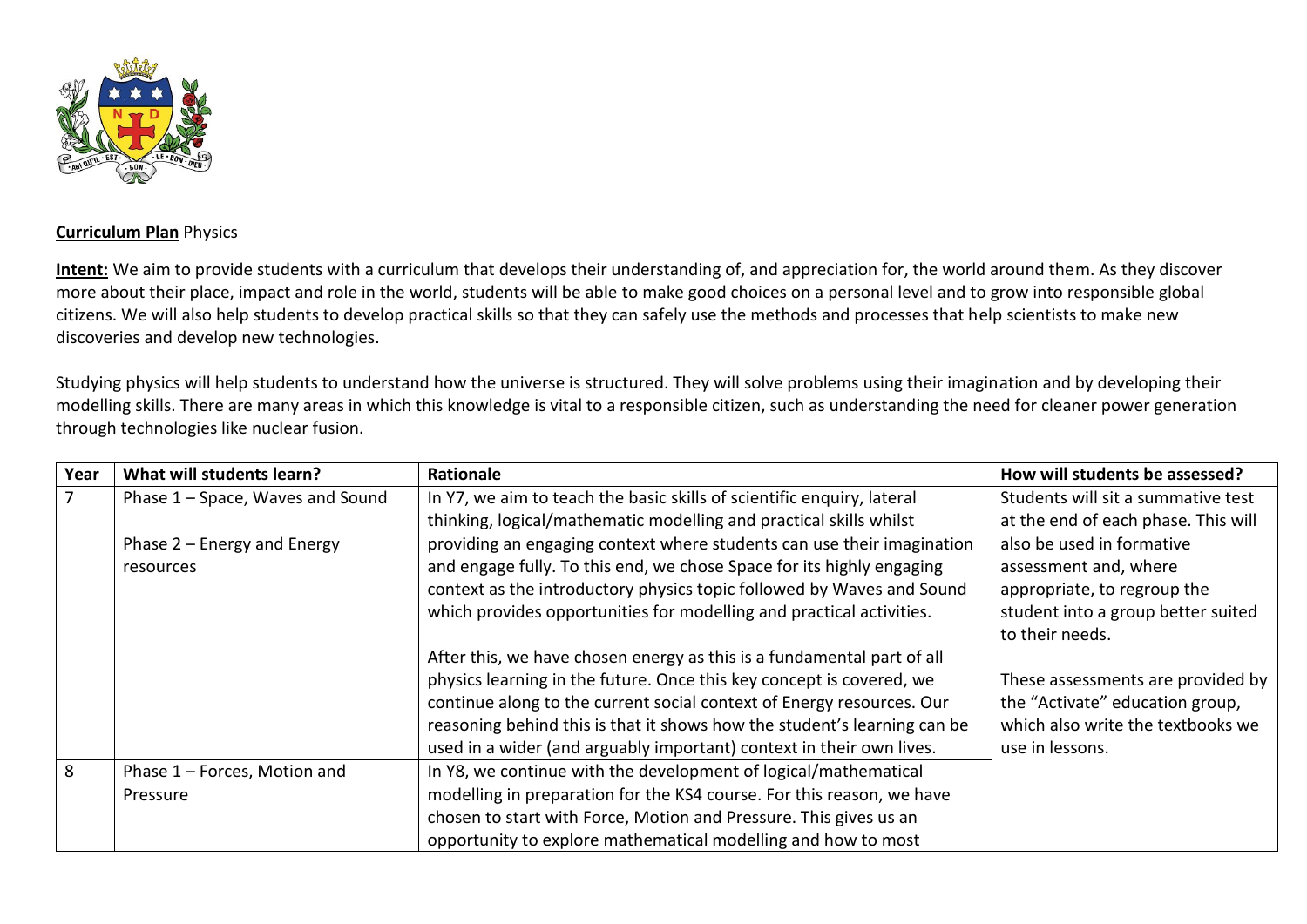|    | Phase 2 - Light, Electricity and<br>Magnetism                          | effectively assign, use and solve basic physics formulae. This is also a<br>more "physical" context and therefore easier for students to picture and<br>model logically, allowing us to build these skills<br>After this, we move to more advanced modelling with Light, Electricity<br>and Magnetism. As these contexts are entirely dependent on logical<br>modelling (they can't be "seen" and can be challenging to imagine), this<br>gives us an opportunity to describe how observations, experimentation<br>and repeated changes shape how we model these concepts and how<br>models are continually adapted and revised based on improved results<br>and understanding.                                                                                                                                                                                                                                                                                                                                                                                                                                                                                                                                                                                             |                                                                                                                                                                                                                                                                                                                                                           |
|----|------------------------------------------------------------------------|-----------------------------------------------------------------------------------------------------------------------------------------------------------------------------------------------------------------------------------------------------------------------------------------------------------------------------------------------------------------------------------------------------------------------------------------------------------------------------------------------------------------------------------------------------------------------------------------------------------------------------------------------------------------------------------------------------------------------------------------------------------------------------------------------------------------------------------------------------------------------------------------------------------------------------------------------------------------------------------------------------------------------------------------------------------------------------------------------------------------------------------------------------------------------------------------------------------------------------------------------------------------------------|-----------------------------------------------------------------------------------------------------------------------------------------------------------------------------------------------------------------------------------------------------------------------------------------------------------------------------------------------------------|
| 9  | Phase 1 - Energy and Energy<br>Resources<br>Phase 2 - Forces in Action | In Y9, students now have a stronger grasp on modelling and scientific<br>method then they had when they started learning science. For this<br>reason, we revisit the most fundamental key concept of physics - Energy.<br>This time, however, we can use and further develop the logical and<br>mathematical modelling skills students have developed over KS3 to<br>better understand and explore this key concept. As before, we then<br>demonstrate how scientific understanding can be applied to real-world<br>social issues by discussing Energy resources and their effect on the<br>environment.<br>Similar to the beginning of Y8, we feel strongly that a firm grasp of basic<br>formulaic manipulation and mathematic modeling is essential for the rest<br>of the course. For this reason, the next topic we teach is Forces in Action.<br>As this topic contains the majority of the mathematic work in the course,<br>this gives us an excellent opportunity to build these basic key skills to a<br>high level, in turn making the rest of the course easier to access. This is<br>also, again, one of the more "physical" contexts which is easier to<br>imagine and understand, allowing us opportunity to develop logical<br>modelling and understanding. | Students will sit a summative test<br>at the end of each phase. This will<br>also be used in formative<br>assessment and, where<br>appropriate, to regroup the<br>student into a group better suited<br>to their needs.<br>These exams are based upon past<br>paper questions provided by AQA,<br>the examining body and the<br>provider of our textbooks |
| 10 | Phase 1 - Electricity and Electric                                     | In Y10, we then move to more challenging modelling but with the                                                                                                                                                                                                                                                                                                                                                                                                                                                                                                                                                                                                                                                                                                                                                                                                                                                                                                                                                                                                                                                                                                                                                                                                             | Students will sit a summative test                                                                                                                                                                                                                                                                                                                        |
|    | <b>Circuits</b>                                                        | advanced logic and mathematical skill built in Y9. Electric circuits can still                                                                                                                                                                                                                                                                                                                                                                                                                                                                                                                                                                                                                                                                                                                                                                                                                                                                                                                                                                                                                                                                                                                                                                                              | at the end of each phase. This will                                                                                                                                                                                                                                                                                                                       |
|    |                                                                        | be learnt in a physical approach using circuits and other equipment but                                                                                                                                                                                                                                                                                                                                                                                                                                                                                                                                                                                                                                                                                                                                                                                                                                                                                                                                                                                                                                                                                                                                                                                                     | also be used in formative                                                                                                                                                                                                                                                                                                                                 |
|    | Phase 2 - Waves and Magnetic Fields                                    | require a strong model to understand what is happening as the direct                                                                                                                                                                                                                                                                                                                                                                                                                                                                                                                                                                                                                                                                                                                                                                                                                                                                                                                                                                                                                                                                                                                                                                                                        | assessment and, where                                                                                                                                                                                                                                                                                                                                     |
|    |                                                                        | mechanism cannot be seen. This also rounds up the majority of                                                                                                                                                                                                                                                                                                                                                                                                                                                                                                                                                                                                                                                                                                                                                                                                                                                                                                                                                                                                                                                                                                                                                                                                               | appropriate, to regroup the                                                                                                                                                                                                                                                                                                                               |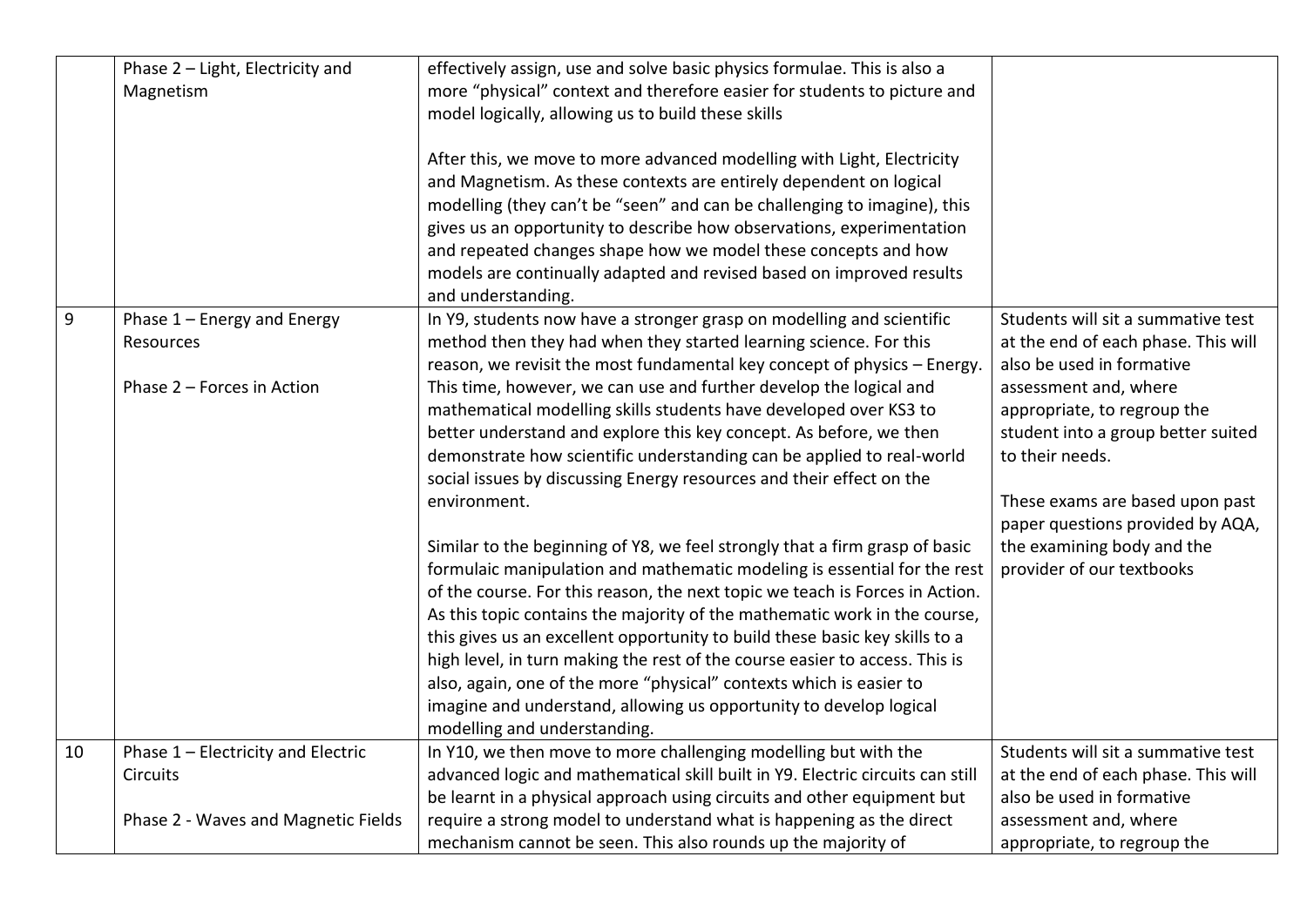|    |                                      | mathematical formulae in the course allowing us to further develop and<br>polish mathematical modelling and problem-solving skills.                                                                                                          | student into a group better suited<br>to their needs.                                                                                                                                                                                        |
|----|--------------------------------------|----------------------------------------------------------------------------------------------------------------------------------------------------------------------------------------------------------------------------------------------|----------------------------------------------------------------------------------------------------------------------------------------------------------------------------------------------------------------------------------------------|
|    |                                      | Waves and magnetic fields allow us to take logical modelling to a higher<br>degree as well as explore more abstract context. This also allows us to<br>build a foundation of understanding and knowledge for the start of the<br>Y11 course. | These exams are based upon past<br>paper questions provided by AQA,<br>the examining body and the<br>provider of our textbooks                                                                                                               |
|    |                                      |                                                                                                                                                                                                                                              | At the end of the year, students<br>will also sit an adapted<br>examination paper (containing<br>questions on the Y9 and Y10 topics<br>stated previously) lasting 1 hour 15<br>minutes (Double award) or 1 hour<br>45 minutes (Triple award) |
| 11 | Electromagnetic interaction, Atomic  | In Y11, we explore the use of higher-level modelling in advanced contexts                                                                                                                                                                    | Students will sit a summative test                                                                                                                                                                                                           |
|    | Structure/Radioactivity and Particle | to solve more challenging logical problems.                                                                                                                                                                                                  | at the end of each phase. This will                                                                                                                                                                                                          |
|    | model of matter                      |                                                                                                                                                                                                                                              | also be used in formative                                                                                                                                                                                                                    |
|    |                                      | Electromagnetic interaction is amongst the most challenging context to                                                                                                                                                                       | assessment and, where                                                                                                                                                                                                                        |
|    | (Triple award only) - Further        | imagine and logically model as it requires an understanding of                                                                                                                                                                               | appropriate, to regroup the                                                                                                                                                                                                                  |
|    | Mechanics, Advanced Wave behavior    | interaction between two fields that cannot be directly seen. This allows                                                                                                                                                                     | student into a group better suited                                                                                                                                                                                                           |
|    | and Astrophysics                     | us to really stretch students in the skills built up to this point as well as                                                                                                                                                                | to their needs.                                                                                                                                                                                                                              |
|    |                                      | stretch their abilities to apply their learning to unfamiliar contexts.                                                                                                                                                                      |                                                                                                                                                                                                                                              |
|    |                                      |                                                                                                                                                                                                                                              | These exams are based upon past                                                                                                                                                                                                              |
|    |                                      | After that, we move on to Atomic Structure/Radioactivity and Particle                                                                                                                                                                        | paper questions provided by AQA,                                                                                                                                                                                                             |
|    |                                      | model of matter. These provide a welcome practice to the skills built                                                                                                                                                                        | the examining body and the<br>provider of our textbooks                                                                                                                                                                                      |
|    |                                      | across the course as well as a snapshot of how other sciences, such as<br>Chemistry and Biology, can be informed and explored further with                                                                                                   |                                                                                                                                                                                                                                              |
|    |                                      | Physics. They also share a context with makes them easier to engage                                                                                                                                                                          | At points of the year, students will                                                                                                                                                                                                         |
|    |                                      | with and demonstrates the wider combination of ideas in physics.                                                                                                                                                                             | sit practice examinations based on                                                                                                                                                                                                           |
|    |                                      |                                                                                                                                                                                                                                              | adapted examination papers                                                                                                                                                                                                                   |
|    |                                      | At this point, Triple award students will continue to learn about more                                                                                                                                                                       | (containing topics learnt up to the                                                                                                                                                                                                          |
|    |                                      | advanced concepts and application of key ideas in mechanics                                                                                                                                                                                  | point of the exam) lasting 1 hour                                                                                                                                                                                                            |
|    |                                      | (momentum, levers and moments), Waves (refraction in lenses) and                                                                                                                                                                             | and 45 minutes. There may be                                                                                                                                                                                                                 |
|    |                                      | Astrophysics (which uses multiple previous learning points such as                                                                                                                                                                           | multiple practice exams, however                                                                                                                                                                                                             |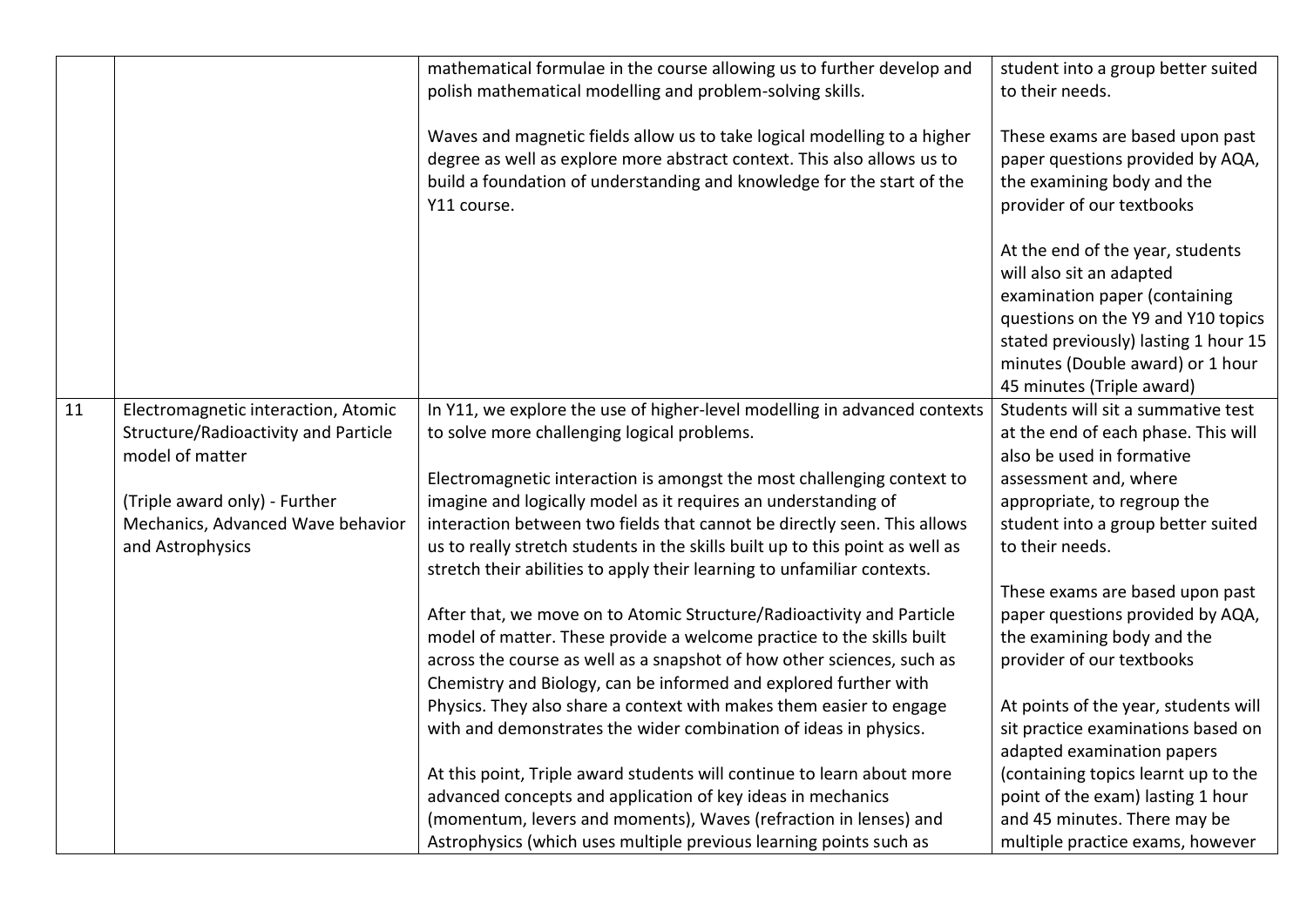|    |                                        | nuclear processes, electromagnetic radiation and forces in order to<br>access, providing an excellent opportunity for recap and further practice<br>in application                                          | students will be made aware with<br>plenty of advanced notice if the<br>teacher/school decides this is<br>required. At the end of the<br>academic year, students will sit 2<br>physics papers, each lasting 1 hour<br>15 minute (Double award) or 1<br>hour 45 minutes (Triple award).<br>The papers will cover the following<br>topics; |
|----|----------------------------------------|-------------------------------------------------------------------------------------------------------------------------------------------------------------------------------------------------------------|------------------------------------------------------------------------------------------------------------------------------------------------------------------------------------------------------------------------------------------------------------------------------------------------------------------------------------------|
|    |                                        |                                                                                                                                                                                                             | Paper 1 – Energy,<br>Electricity, Particle Model<br>of Matter and Atomic<br>Structure/Radioactivity<br>Paper 2 - Forces, Waves,<br>Magnetism and<br>Astrophysics                                                                                                                                                                         |
| 12 | Topic 1 - Working as a Physicist       | The order of topics in KS5 follows the order given in the Pearson Edexcel                                                                                                                                   | Students will sit Three papers at                                                                                                                                                                                                                                                                                                        |
|    |                                        | Specification - our examining body.                                                                                                                                                                         | the end of the Y13 academic year;                                                                                                                                                                                                                                                                                                        |
|    | Topic 2 - Mechanics                    |                                                                                                                                                                                                             |                                                                                                                                                                                                                                                                                                                                          |
|    | <b>Topic 3 - Electric Circuits</b>     | We have chosen to follow this structure as the development of<br>mathematic and logical thinking skills given by this order allows us to<br>better support our students, especially those who are not doing | Paper 1, consisting of topics<br>1,2,3,6,7 and 8 (1 hour 45<br>minutes)                                                                                                                                                                                                                                                                  |
|    | Topic 4 - Materials                    | mathematics (something we recommend but do not insist upon).                                                                                                                                                | Paper 2, consisting of topics                                                                                                                                                                                                                                                                                                            |
|    |                                        |                                                                                                                                                                                                             | 1,4,5,9,10,11,12 and 13 (1                                                                                                                                                                                                                                                                                                               |
|    | Topic 5 - Waves and the Particle       | Our professional staff do make some minor changes on the topic order to                                                                                                                                     | hour 45 minutes)                                                                                                                                                                                                                                                                                                                         |
|    | <b>Nature of Light</b>                 | better fit practice examinations, revision or if certain topics work better                                                                                                                                 | Paper 3, which contains                                                                                                                                                                                                                                                                                                                  |
| 13 | Topic 1 - Working as a Physicist       | in combination (for example, some teachers prefer to teach Nuclear<br>Radiation immediately before Nuclear and Particle Physics as this has a                                                               | content from all topics but                                                                                                                                                                                                                                                                                                              |
|    |                                        | shared context), however any such changes are communicated to                                                                                                                                               | will be entirely in an<br>experimental physics                                                                                                                                                                                                                                                                                           |
|    | Topic 6 - Further Mechanics            | students ahead of time and are made to better serve the teaching of the                                                                                                                                     | context. (2 hours 30                                                                                                                                                                                                                                                                                                                     |
|    |                                        | content.                                                                                                                                                                                                    | minutes)                                                                                                                                                                                                                                                                                                                                 |
|    | <b>Topic 7 - Electric and Magnetic</b> |                                                                                                                                                                                                             |                                                                                                                                                                                                                                                                                                                                          |
|    | <b>Fields</b>                          |                                                                                                                                                                                                             |                                                                                                                                                                                                                                                                                                                                          |